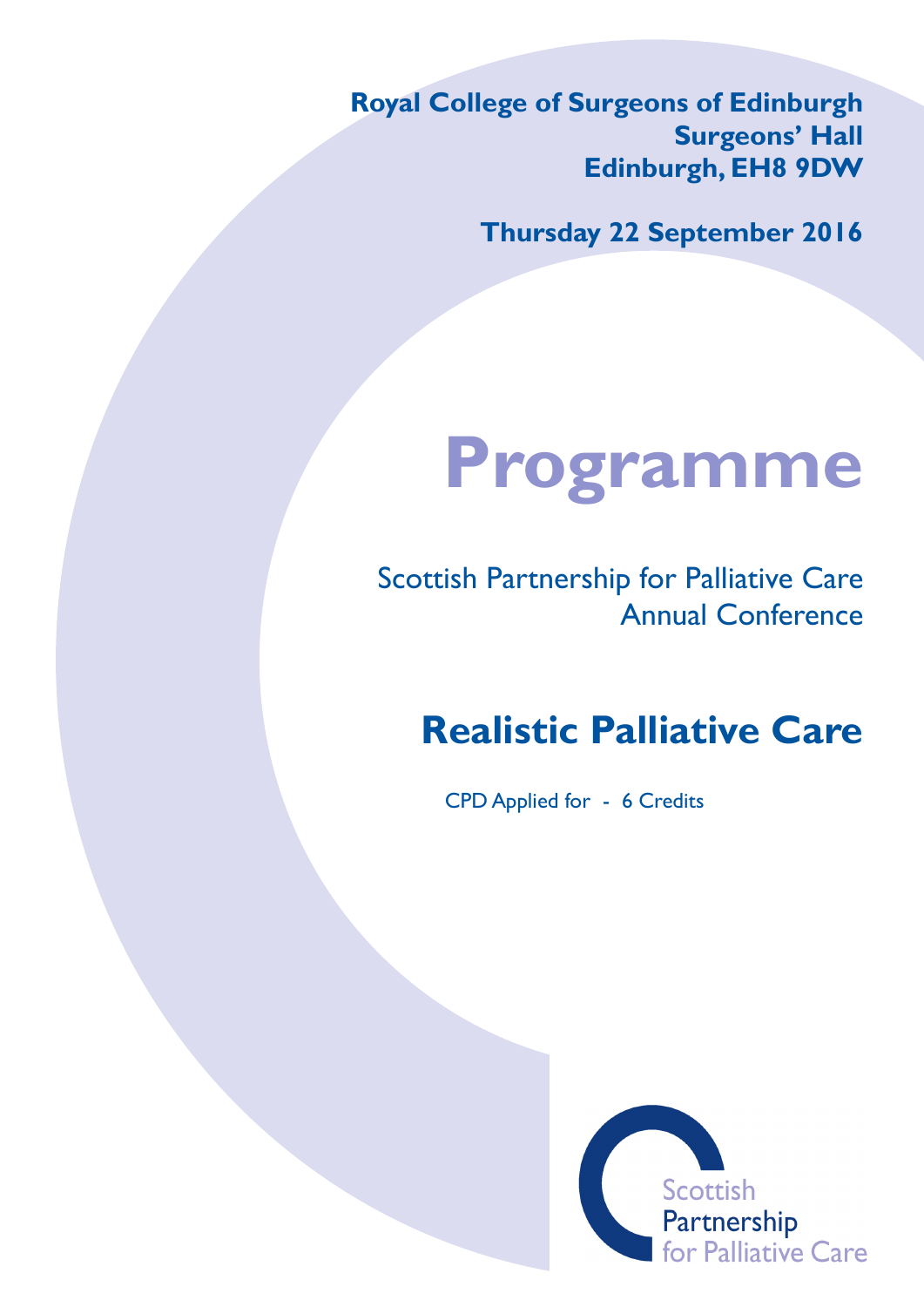#### **Realistic Palliative Care 22 September 2016**

### **Programme**

#### **09.00 Registration opens**

Refreshments - visiting sponsors' stands and viewing of posters / displays

#### **09.30 Conference Opening**

Mark Hazelwood, *Chief Executive, Scottish Partnership for Palliative Care* Welcome, scene setting and practical matters.

**9.50 Health Economic Evaluation of Palliative Care; Making the Case for Palliative Care in Times of Austerity**

Professor Charles Normand, *Edward Kennedy Professor of Health Policy and Management, University of Dublin, Trinity College and visiting professor at the London School of Hygiene & Tropical Medicine.*

**10.35 From Both Sides Now:- Personal Reflections on Working in Both Adult and Children's Palliative Care**

Maria McGill, *Chief Executive, Children's Hospice Association Scotland*

#### **10.55 Doing Research that Matters; Experiences in Paediatric Palliative Care, and Challenges and Opportunities for All**

Professor Myra Bluebond-Langner, *True Colours Chair in Palliative Care for Children and Young People at University College London, Institute of Child Health*

**11.35 Coffee / Tea Break**

- **12.05 Launch of the Scottish Atlas of Palliative Care** Dr Hamilton Inbadas, *Research Associate (Wellcome Trust) (School of Interdisciplinary Studies) , University of Glasgow*
- **12.15 Realistic Palliative Care for an Aging Population** Dr Martin Wilson, *Consultant Geriatrician, NHS Highland*
- **1.00 Lunch**  Visiting sponsors' stands and viewing of posters / displays

*The conference is being sponsored by pharmaceutical companies who will be present on the day with exhibition stands, please ensure to visit them.*